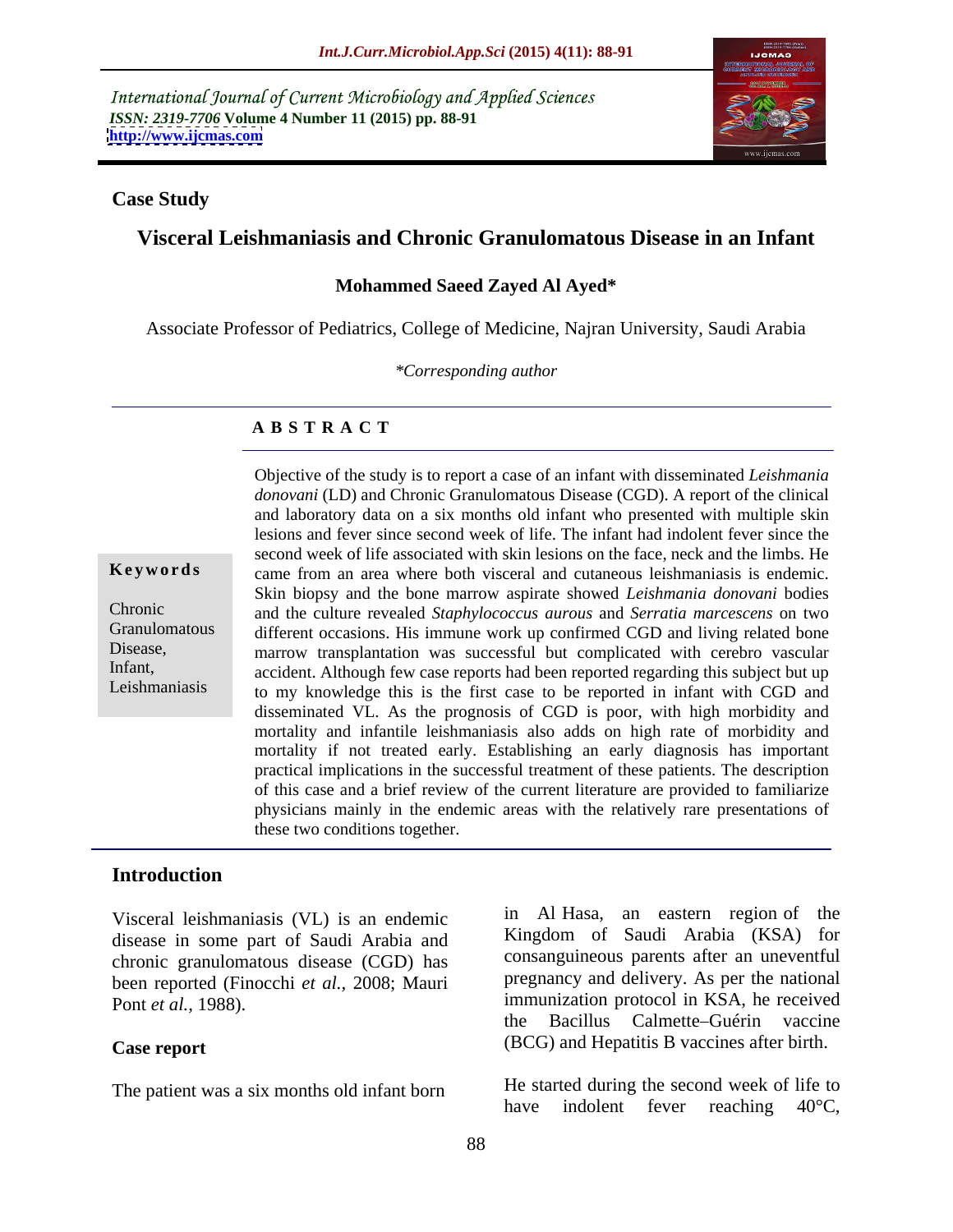associated with skin lesions that were leishmaniasis. The oxidative burst test was mainly on the face, and later on the neck and zero confirming CGD. He was treated for the limbs. At the local hospital, the patient leishmaniasis with5 mg/kg of intravenous was treated with antibiotics without liposomal amphotericin B as per protocol response. Because he was from an endemic and later received living related donor bone area of VL, he was treated with an marrow transplantation (BMT), which antimonial drug for four weeks based on bone marrow results with partial response erebrovascular accident that caused and later on the lesions started oozing pus. hemiparesis. He was seen in the clinic for He was brought by his parents to our two years post BMT, with normal blood hospital where he was admitted. The mother had a chronic draining abscess in the groin area for many years and had been subjected to multiple surgeries.

feet with pus (Figure 1, 2 and 3). The

The lesions were oozing pus, which was It can be X \_ Linked (66%) or autosomal cultured and grew methicillin susceptible recessive (33%). The common infectious *Staphylococcus aureus* (MSSA) and *Serratia marcescens* on two occasions and *Aspergillus*, *Nocardia*, *Pseudomonas* and was treated with the appropriate antibiotics *Serratia* but in 55 %, no organism can be with good response.  $\blacksquare$ 

The complete blood count showed white The Leishmaniasis is a protozoal disease blood cells of 26,000 per µl and a neutrophil that caused by *Leishmania* parasites, which count of 3800 per µl, Hemoglobin is transmitted by the female sandfly and it is concentration was 8 g/dl and the platelet count was 250000 per µl. Erythrocyte muco-cutaneous and the visceral (Kala- Sedimentation Rate was 100 mm/h, with azar). normal Liver Function Tests, serum Immunoglobulins and lymphocyte markers.

Skin biopsy revealed a granulomatoid splenomegaly, hepatomegaly, inflammation with many histiocytes and rare lymphadenopathy, pancytopenia and

marrow transplantation (BMT), which engrafted very well. He had a cerebrovascular accident that caused counts but residual neurological deficits.

# **Discussion**

On examination, the infant was alert, active live birth, usually present with sever and and well hydrated but pale with disfiguring recurrent bacterial and fungal infection lesions on the nose, the cheeks, neck and the (Soler-Palacín *et al.,* 2007). The defect is in abdominal examination revealed phosphate-oxidase (NADPH oxidase) and hepatosplenomegaly. absence of microbicidal oxidants. The incidence of the CGD is one in 200,000 the nicotinamide adenine dinucleotide

> agents are *Staphylococcus aureus*, identified.

of three types; cutaneous leishmaniasis, azar).

Computed tomography (CT) of the ankle the immune response of the host, virulence and the feet revealed no bony involvement. of the infecting species and the parasite Bone marrow aspirate not repeated because burden. It is well known that children are at of the one done at the local hospital and greater risk for severe infection. It is usually showed *Leishmania donovani* bodies. manifested with intermittent fever, paleness, cellular inclusions consistent with hypergammaglobulinemia. Its severity depends on many factors mainly: anorexia, weight loss, abdominal distension, splenomegaly, hepatomegaly, lymphadenopathy, pancytopenia and hypergammaglobulinemia.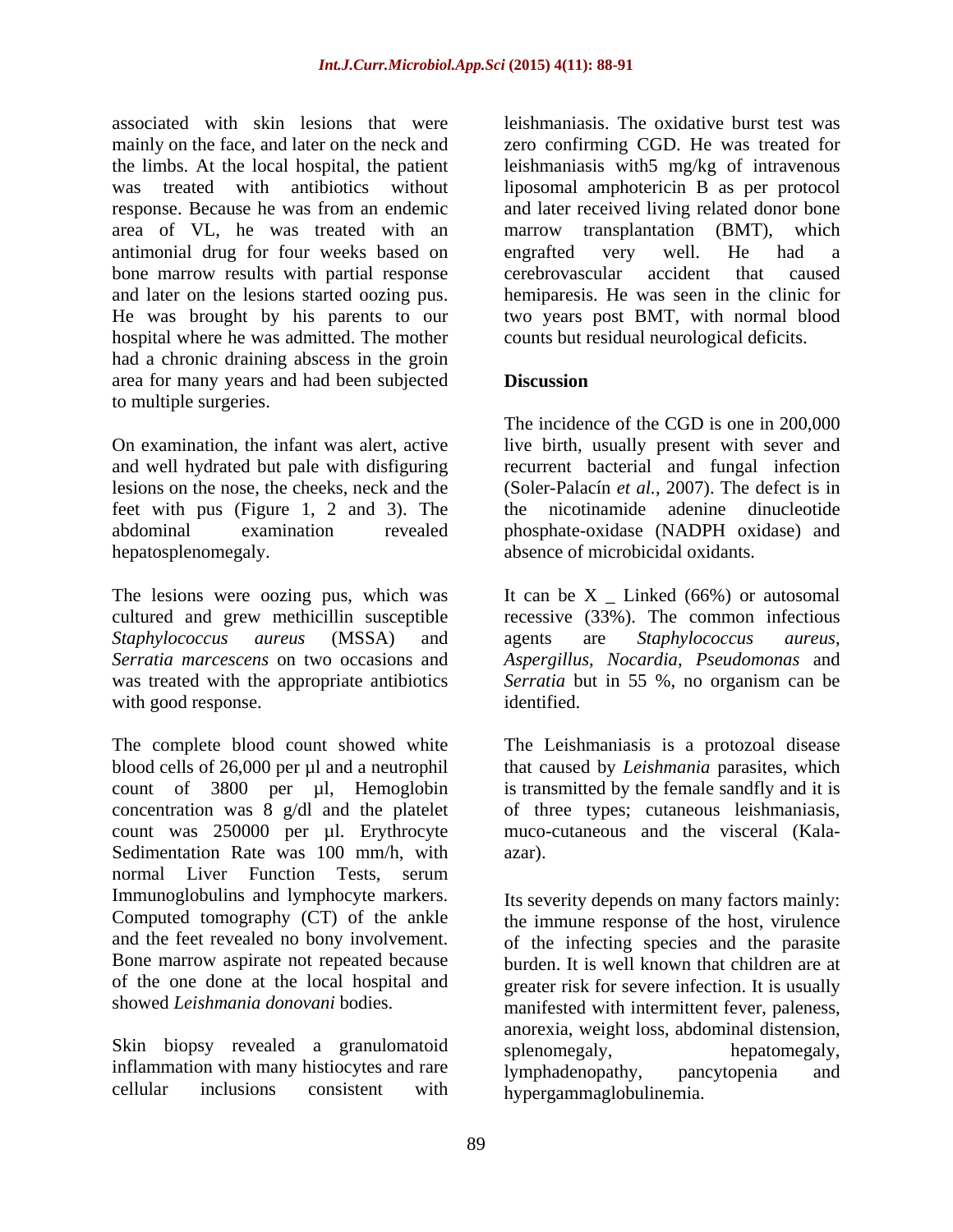**Figure.1** Showed the lesions on the face and the thumb of the patient

**Figure.2** showed the lesions on the left side of the neck



**Figure.3** Showed the lesions on the right foot



It can be associated with hemophagocytic infection may add evidence to what have disease (Martín *et al.,* 2009), and can lead to been published in the literature that CGD death. It modulates the immune response, patients are can undergo to this fatal also inhibit the macrophage functions and inhibit the macrophage functions (Olivier *et al.,* 2005; Passwell*et al.,* 1994). The killing To my knowledge, this is the first case to be of *Leishmania* parasite by human reported in this age group with both mononuclear phagocytes is oxygen-conditions presenting together. independent and therefore not affected in the CGD patient (Murray and Cartelli, 1983).

I'm not aware of previous reports linking the parasite which is unusual for the *Leishmania donovani* parasite to cause cutaneous

infections if not treated early and promptly.

CGD to VL in a young infant. But in this when they present with fever and to keep case as the mother was diagnosed to be a *Leishmania* infection in their differential CGD carrier, and the dissemination of the diagnosis especially if they are from an Reporting it is very important to give more awareness about this category of patients who did not respond to the usual treatment endemic areas.